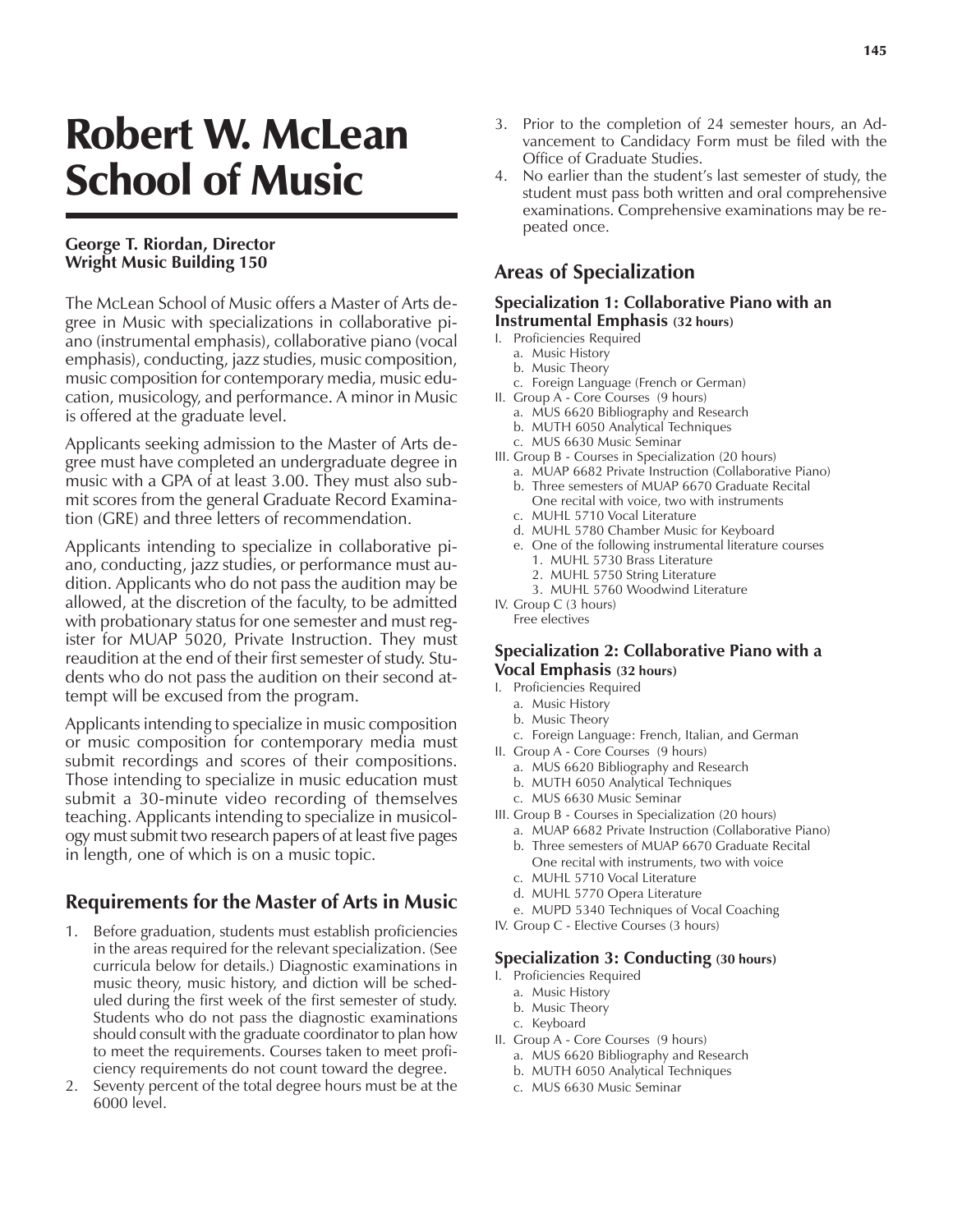- III. Group B Courses in Specialization (18 hours)
	- a. MUS 6030 Conducting Problems and Score Interpretation
	- b. MUS 6060 Advanced Conducting
	- c. MUAP 6709 Private Instruction Conducting
	- d. Two ensembles
	- e. MUAP 6670 Graduate Recital
	- *For Instrumental Conductors*
	- f. MUHL 5790 Orchestral and Wind Ensemble Literature
	- g. MUED 5240 Instrumental Rehearsal Problems
	- *For Choral Conductors*
	- f. MUHL 5680 Choral Literature
	- g. MUTH 5270 Choral Arranging
- IV. Group C Elective Courses (3 hours)

#### **Specialization 4: Jazz Studies (32 hours)**

- I. Proficiencies Required
	- a. Music History
	- b. Music Theory
- II. Group A Core Courses (9 hours)
	- a. MUS 6620 Bibliography and Research
	- b. MUTH 6050 Analytical Techniques
	- c. MUS 6630 Music Seminar
- III. Group B Courses in Specialization (14 hours)
	- a. MUAP 668 Private Instruction
	- b. MUAP 669 Private Instruction
	- c. MUAP 670\_ Private Instruction
	- d. MUAP 6670 Graduate Recital
	- e. Two ensembles (Jazz Ensemble or Jazz Combo)
- IV. Group C Guided Elective Courses (9 hours)
	- Three courses to be selected from the following: a. MUHL 5530 History of Jazz
	- b. MUPD 6330 Jazz Pedagogy and Program Administration
	- c. MUTH 5280 Advanced Jazz Arranging
	- d. MUTH 6060 Advanced Jazz Improvisation

#### **Specialization 5: Music Composition (33 hours)**

- I. Proficiencies Required
	- a. Performance skill on an applied instrument or voice
	- b. Keyboard (may also fulfill performance-skill requirement)
	- c. Music History
	- d. Music Theory
- II. Group A Core Courses (9 hours)
- a. MUS 6620 Bibliography and Research
- b. MUTH 6050 Analytical Techniques
- c. MUS 6630 Music Seminar
- III. Group B Courses in Specialization (18 hours)
	- a. MUAP 6140 Composition
	- b. MUAP 6150 Composition
	- c. MUAP 6160 Composition
	- d. MUAP 6670 Graduate Recital
	- e. MUHL 6040 Twentieth-Century Music
	- f. MUTH 5190 Principles and Practices of Electronic Music
- IV. Group C Elective Courses (6 hours)
	- a. Guided elective to be chosen from fields of philosophy, art history, anthropology, or literature with consent of advisor (3 hours)
	- b. Free elective (3 hours)

#### **Specialization 6: Music Composition for Contemporary Media (36 hours)**

- I. Proficiencies Required
	- a. Performance skill on an applied instrument or voice
	- b. Keyboard (may also fulfill performance-skill requirement)
	- c. Music History
	- d. Music Theory
- II. Group A Core Courses (9 hours)
	- a. MUS 6620 Bibliography and Research
	- b. MUTH 6050 Analytical Techniques
	- c. MUS 6630 Music Seminar
- III. Group B Courses in Specialization (24 hours)
	- a. MUAP 6140 Composition
	- b. MUAP 6150 Composition
	- c. MUAP 6160 Composition
	- d. MUAP 6670 Graduate Recital
	- e. MUHL 6040 Twentieth-Century Music
	- f. MUTH 5190 Principles and Practices of Electronic Music
	- g. MUTH 5290 Electronic Music II
	- h. MUTH 5590 MIDI Studio Techniques
- IV. Group C Elective Courses (3 hours)

#### **Specialization 7: Music Education (32 hours)**

- I. Proficiencies Required
	- a. Music History
	- b. Music Theory
- II. Group A Core Courses (9 hours)
	- a. MUS 6620 Bibliography and Research
	- b. MUTH 6050 Analytical Techniques
	- c. MUS 6630 Music Seminar
- III. Group B Courses in Specialization (20 hours)
	- a. MUED 6010 Principles and Foundations of Music Education
	- b. MUED 6632 Contemporary Issues and Research in Music Education
	- c. MUS 6060 Advanced Conducting
	- d. MUED 6621 Music Education Research Project
	- e. Two ensembles
	- f. Six (6) hours to be selected from the following: MUED 5210 General Music Program K-6 MUED 5670 Music for the Young Child MUED 5220 Choral Music in the Middle and Senior High School
		- MUED 5190 General Music in the Middle and Senior High School
		- MUED 5240 Instrumental Rehearsal Problems
		- MUED 5250 Advanced Marching Techniques
		- MUED 5260 The Application of Technology to Music **Teaching**
- IV. Group C Elective Courses (3 hours)

#### **Specialization 8: Musicology (30 hours)**

- I. Proficiencies Required
	- a. Music History
	- b. Music Theory
	- c. Foreign Language
- II. Group A Core Courses (9 hours)

c. MUS 6630 Music Seminar

a. MUS 6620 Bibliography and Research b. MUTH 6050 Analytical Techniques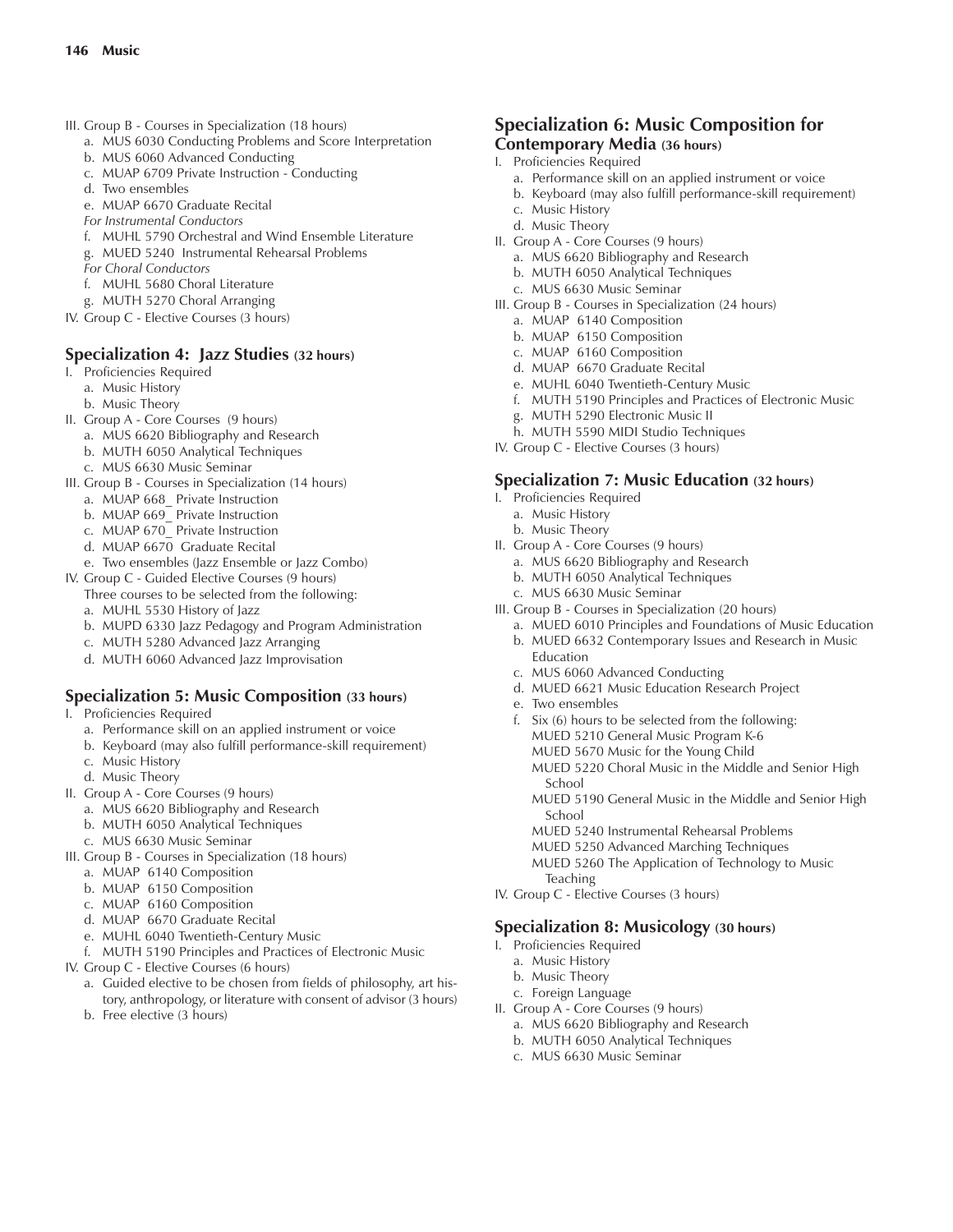- III. Group B Courses in Specialization (12 hours)
	- a. Two semesters of MUS 6630 Music Seminar
	- b. Course at the 6000 level in a related field (must be approved by the graduate coordinator)
	- c. MUS 6640 Thesis Research
- IV. Group C Elective Courses (9 hours)

#### **Specialization 9: Performance (32 hours)**

- I. Proficiencies Required
	- a. Music History
	- b. Music Theory
	- Vocalists must also establish proficiency in diction and in two languages from among French, German, and Italian
- II. Group A Core Courses (9 hours)
	- a. MUS 6620 Bibliography and Research
	- b. MUTH 6050 Analytical Techniques
	- c. MUS 6630 Music Seminar
- III. Group B Courses in Specialization (20 hours)
	- a. MUAP 668\_ Private Instruction
	- b. MUAP 669 Private Instruction
	- c. MUAP 670\_ Private Instruction
	- d. MUAP 6670 Graduate Recital
	- e. Two ensembles
	- f. Six (6) hours of music literature courses
- V. Group C Elective Courses (3 hours)

## **Courses in Music [MUS]**

- **5000 Special Topics in Music.** One, two, or three credits. Study of a topic in music. Topic and prerequisites to be announced.
- **5100 Independent Study in Music.** One, two, or three credits. Intensive study of a chosen subject. An indication of reasonable skill and knowledge of research techniques, writing, and creativity expected.
- **5270 Music Internship.** Three to six credits. Prerequisite: Permission of instructor. Examination and experiences in either the area of music industry, music education, or instrumental or choral conducting. Three credits require 15 hours per week; six credits, 30 hours per week. S/U grading.
- **5570 The Body Intelligent: A Study of the Alexander Technique.** Two credits. (Same as THEA 5570.) For those interested in improving ease and freedom of movement, balance, support, flexibility, and coordination in daily activity.
- **6000 Special Topics in Music.** One, two, or three credits. Study of a topic in music. Topic and prerequisites to be announced.
- **6030 Conducting Problems and Score Interpretation.** Three credits. Analysis and marking of scores. Refinement of conducting techniques. Elimination of undesirable conducting habits. Diction as applied to conducting.
- **6060 Advanced Conducting.** Three credits. Techniques in advanced conducting of orchestral, choral, band, and chamber ensembles. Includes irregular meters, score reading, warm-up procedures, conducting patterns, attacks, and releases.
- **6100 Independent Study in Music.** One, two, or three credits. Intensive study of a chosen subject. An indication of reasonable skill and knowledge of research techniques, writing, and creativity expected.
- **6500 Aesthetics of the Arts.** Three credits. The place of aesthetics in philosophy, the properties of music and the visual arts, the alternative and corollary views of the arts, the process of aesthetic creation, and meaning and values in music and the visual arts.
- **6620 Bibliography and Research.** Three credits. Survey of bibliography and problems and methods of research. Analysis and evaluation of research in the arts.
- **6630 Music Seminar**. Three credits. Prerequisite: MUS 6620. Study and research of a topic in music determined by the instructor.
- **6640 Thesis Research.** One to six credits. Types of research in music surveyed. A problem is selected and developed into a thesis report in acceptable form and style. Once enrolled, student should register for at least one credit hour of master's research each semester until completion. S/U grading.
- **6999 Comprehensive Examination Preparation.** One credit. Open only to students enrolled in another graduate course who will take the master's comprehensive examination during the term. Contact the graduate advisor during the first two weeks of the term for course details and specifics. Credit may not be applied to degree requirements.

## **Courses in Applied Music [MUAP]**

- **5020 Private Instruction.** Two credits. One hour lesson weekly on one of the various instruments or voice. Offers preparation to entering graduates for the graduate audition. Does not count toward the graduate degree; may be repeated.
- **5040 Service Playing.** Two credits. Skills and knowledge necessary for playing for church services including hymn and anthem accompaniments, conducting from the console, study of liturgical service music, solo accompaniments, and church music materials.
- **5100 Private Instruction.** One credit. Prerequisite: Permission of instructor. One half-hour private lesson weekly on one of the various instruments or voice. May be repeated.
- **5140 Composition.** Two credits. Prerequisite: Permission of instructor. Experience composing original works in numerous media and styles to develop technique and self-expression. May be repeated.
- **6140/ 6150/6160 Composition.** Three credits each. Development of skills and ability in handling musical materials with goals of some individual style or expression within the framework of current practices. Taken in consecutive order. MUAP 6160 may be repeated with no limit, but only three hours of credit may be applied toward the degree.
- **6670 Graduate Recital.** Three credits. Prerequisites: Completion of MUAP 6682 for the collaborative piano specializations; MUS 6030, 6060, and MUAP 6709 for the conducting specialization; the appropriate courses from among MUAP 6681-6688, 6691-6698, and 6701-6708 for the jazz studies and performance specializations; MUAP 6140, 6150, and 6160 for the music composition and music composition for contemporary media specializations; and permission of the appropriate music faculty in all specializations. One-hour private lesson per week in the selected performance field and recital preparation until recital completed. Those specializing in collaborative piano may take course three times.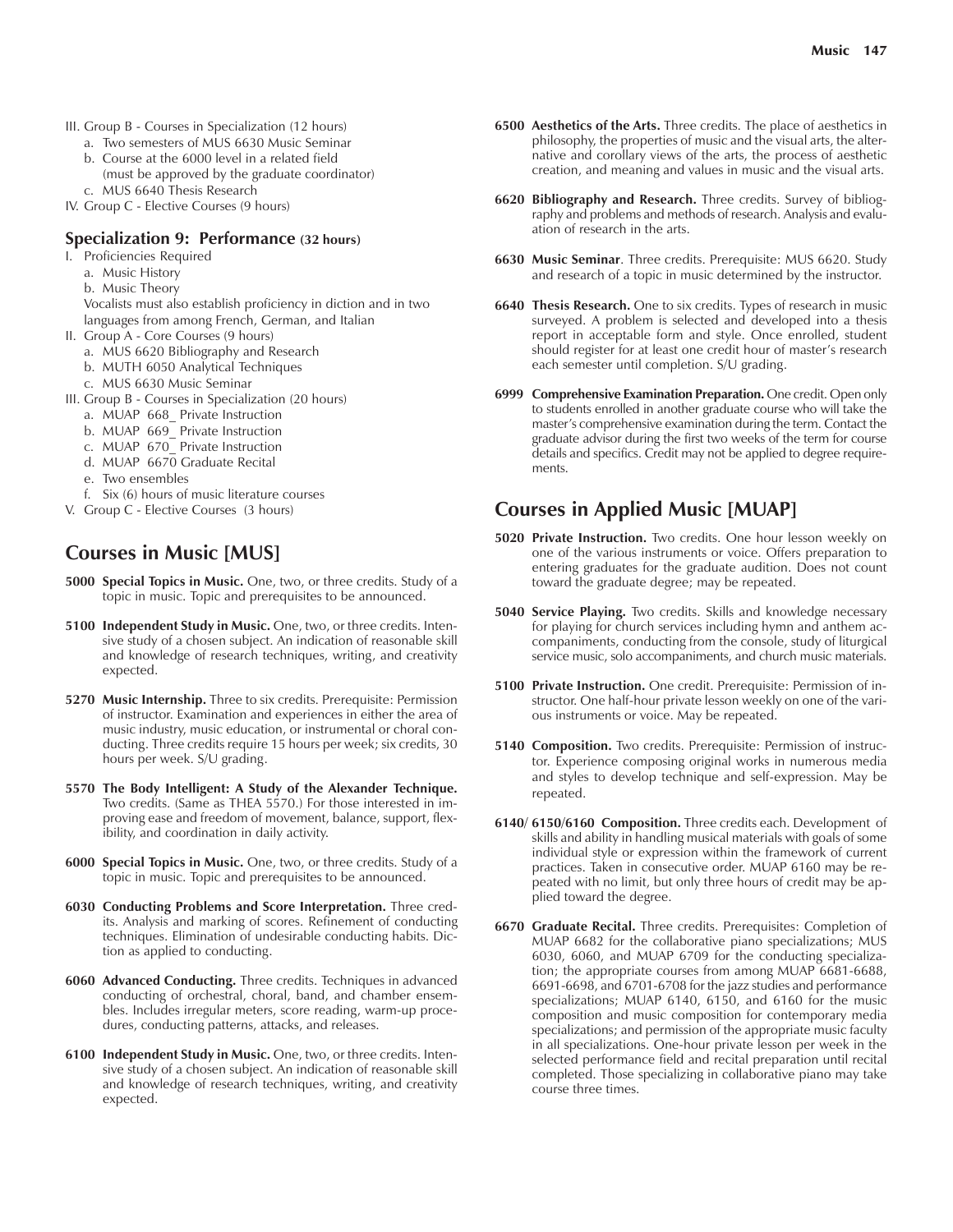- **6680- Private Instruction.** Three credits. Prerequisite: Completion
- **6688** of undergraduate recital. Consult graduate coordinator as to performance area availability. One-hour private lesson per week in the selected performance field. In-depth study of stylistic, technical, and musical problems in music performance and exploration of advanced repertoire in the applied area.
	- **6680 Private Instruction**
	- **6681 Private Instruction Voice**
	- **6682 Private Instruction Piano**
	- **6683 Private Instruction Organ**
	- **6684 Private Instruction Brass**
	- **6685 Private Instruction Winds 6686 Private Instruction Strings**
	- **6687 Private Instruction Percussion**
	- **6688 Private Instruction Guitar**
- **6690- Private Instruction.** Three credits. Prerequisite: Completion **6698** of undergraduate recital. Consult graduate coordinator as to performance area availability. One-hour private lesson per week in the selected performance field. In-depth study of stylistic, technical, and musical problems in music performance and exploration of advanced repertoire in the applied area.
	- **6690 Private Instruction**
	- **6691 Private Instruction Voice**
	- **6692 Private Instruction Piano**
	- **6693 Private Instruction Organ**
	- **6694 Private Instruction Brass**
	- **6695 Private Instruction Winds**
	- **6696 Private Instruction Strings**
	- **6697 Private Instruction Percussion**
	- **6698 Private Instruction Guitar**
- **6700- Private Instruction.** Three credits. Prerequisite: Completion **6709** of undergraduate recital. Consult graduate coordinator as to performance area availability. One-hour private lesson per week in the selected performance field. In-depth study of stylistic, technical, and musical problems in music performance and exploration of advanced repertoire in the applied area. Course may be repeated with no limit, but only three hours of credit may be applied toward the degree within the nine-hour private instruction requirement.
	- **6700 Private Instruction**
	- **6701 Private Instruction Voice**
	- **6702 Private Instruction Piano**
	- **6703 Private Instruction Organ**
	- **6704 Private Instruction Brass**
	- **6705 Private Instruction Winds**
	- **6706 Private Instruction Strings**
	- **6707 Private Instruction Percussion**
	- **6708 Private Instruction Guitar**
	- **6709 Private Instruction Conducting**

## **Courses in Music Education [MUED]**

- **5190 General Music in the Middle and Senior High School.** Two credits. Introduces graduate students in music education to methods and materials available for teaching general music to students in grades 6-12. Active student participation and observations of music teachers in the school expected.
- **5210 General Music Program K-6.** Three credits. The role of music and music teaching in elementary education; its objectives, methods, materials, and procedures; innovative trends and exemplary practices; evaluative techniques.
- **5220 Choral Music in the Middle and Senior High School.** Two credits. Methods for teaching music to students at the middle and senior high levels (grades 5-12). Topics include recruitment, au-

ditions, repertoire, programming, musical analysis and score preparation, planning rehearsals, rehearsing the choir, classroom management, vocal techniques and musicianship skills, changing voice, and overall management of a choral program. Observation and public school field experiences required.

- **5230 Secondary School Methods and Materials.** Two credits. The role of music and music teaching in secondary education; its objectives, methods, materials, and procedures; innovative trends and exemplary practices; evaluative techniques.
- **5240 Instrumental Rehearsal Problems.** Two credits. Improving teaching in instrumental music classes through a study of rehearsal planning and techniques; the interpretation of music to students; group dynamics.
- **5250 Advanced Marching Techniques.** Two credits. Prerequisite: Marching band class. Further development and application of marching band techniques as utilized in half-time and contest show production. Selection and analysis of the music score.
- **5260 The Application of Technology to Music Teaching.** Two credits. Introduction to music technology and its applications in music education. Topics include electro-acoustical generation of musical sound, synthesis equipment and MIDI networks, sequencing and scoring software, music education instructional software, and recording techniques. Application assignments in the computer lab and reading assignments in references and software and hardware manuals. Students will search for, examine, and log relevant World Wide Web and other Internet sites.
- **5670 Music for the Young Child.** Four credits. Music fundamentals, materials, and methods appropriate for preschool through grades three; pantomine, role playing, improvisation, rhythm, movement, listening, and singing.
- **6010 Foundations of Music Education.** Three credits. Philosophies of music education; meaning in music and aesthetic theories; principles of learning; objectives for music education.
- **6621 Music Education Research Project.** Three credits. Prerequisite: MUS 6620 and completed candidacy form. Study and research of a topic in music education determined by the student.
- **6632 Contemporary Issues and Research in Music Education.** Three credits. Focuses on contemporary issues and research in music education, the current educational landscape, learning theory and music education, curriculum design and assessment, and accountability in music education.

## **Courses in Music Ensemble [MUEN]**

**5000- Ensemble.** One credit each semester. Study and public perfor-**5750** mance of music literature appropriate to the ensemble.

- **5000 Accompanying**
- **5100 The Band of Blue Marching Band**
- **5110 Symphonic Band**
- **5120 Wind Ensemble**
- **5130 Tennessee Valley Winds**
- **5200 Concert Chorale**
- **5210 Meistersingers**
- **5220 Womenís Chorus**
- **5230 Schola Cantorum**
- **5240 MTSU Singers**
- **5250 Opera Workshop**
- **5260 University Chorus 5300 University Orchestra**
- **5400 Jazz Ensemble**
-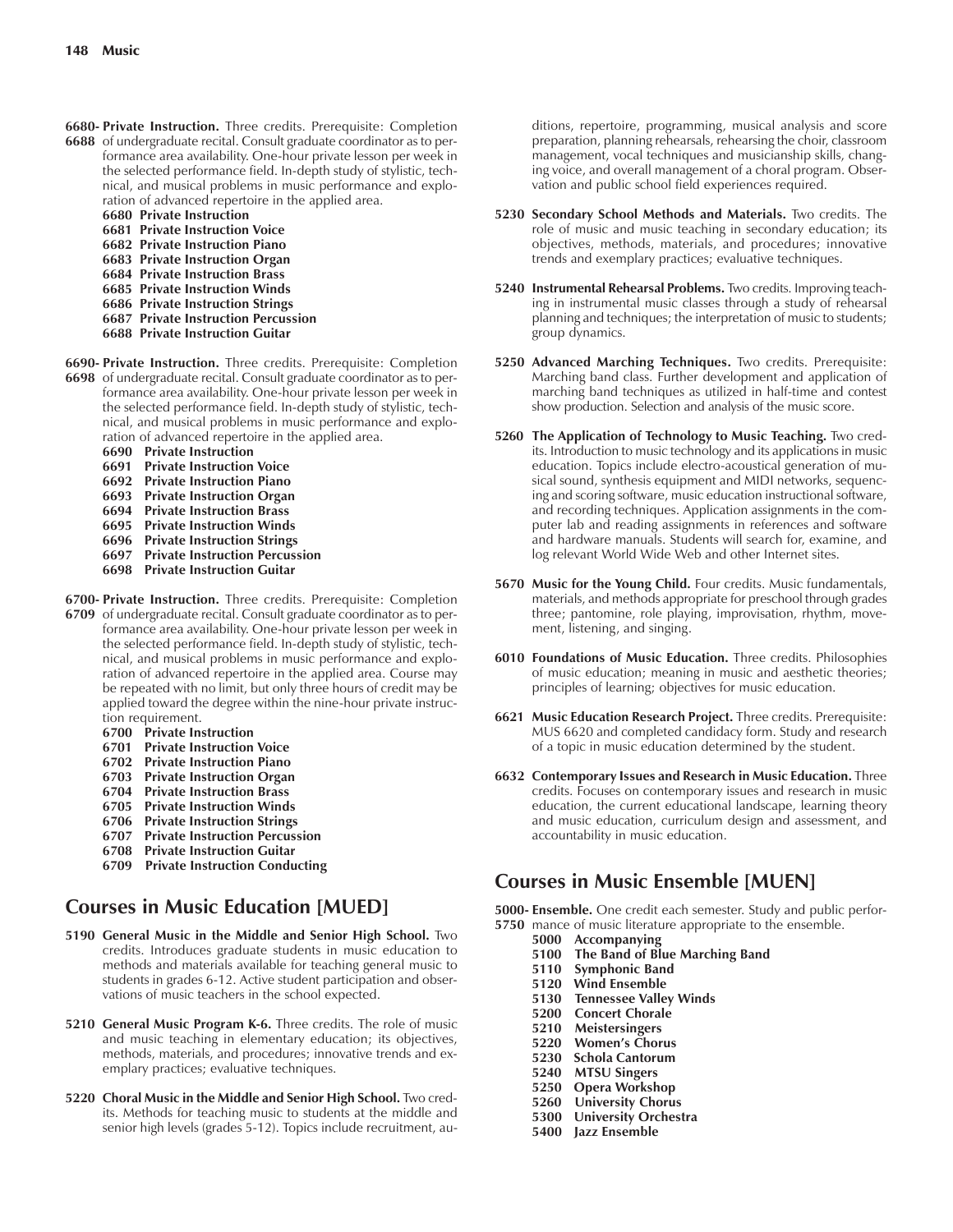- **5410 Salsa Band**
- **5420 Commercial Music Ensemble**
- **5430 Jazz Combos**
- **5500 Percussion Ensembles**
- **5700 Mixed Chamber Ensemble**
- **5710 Brass Chamber Ensembles**
- **5720 Guitar Chamber Ensembles**
- **5730 Piano Chamber Ensembles**
- **5740 String Chamber Ensembles**
- **5750 Woodwind Chamber Ensembles**

#### **Courses in Music History and Literature [MUHL]**

- **5050 Church Music.** Two credits. Survey of church music and various denominational worship traditions, hymnology, graded choir programs, handbell choirs, materials and methods of church music, and administration and organization of church music.
- **5060 Guitar Literature.** Three credits. Basic literature for the guitar from the Renaissance to the present. Analysis, listening, research, performance.
- **5070 Music History Survey.** Three credits. Review of music in history and culture to degree necessary for candidate to pursue work on graduate level. Does not count toward the M.A. in Music. S/U grading.
- **5130 Survey of World Music.** Three credits. A study of selected music of cultures from around the world and here at home. Listening, watching, reading, research, and concert attendance required.
- **5530 History of Jazz.** Three credits. Study of the history and literature of jazz music including African roots, developments, and aspects of style periods, and the contemporary state of jazz. Listening and analysis.
- **5630 Seventeenth- and Eighteenth-Century Music.** Three credits. Prerequisite: Permission of instructor. A survey of Western classical music during the Baroque and Classical periods; emphasis on topics selected by the instructor.
- **5640 Nineteenth-Century Music.** Three credits. Prerequisite: Permission of instructor. A survey of Western classical music during the Romantic period; emphasis on topics selected by the instructor.
- **5660 American Music.** Three credits. Prerequisite: Permission of instructor. A survey of American music from the colonial era to the present; added emphasis on topics selected by the instructor. Examines folk, popular, and art, as well as sacred and secular traditions within their cultural contexts.
- **5680 Choral Literature.** Two credits. Examination of choral literature from the Renaissance to the present. Program selection. Analysis of choral pieces.
- **5690 Piano Literature.** Three credits. Survey of the basic literature of the harpsichord and piano from the eighteenth century to the present. Live performance; analysis and research.
- **5710 Vocal Literature.** Three credits. Basic repertory of Italian airs, German lieder, French art song, and solo vocal works of nationalistic schools, as well as English and American song literature.
- **5720 Organ Literature.** Two credits. A chronological study of organ literature from the Medieval period to the present. Objectives include knowledge of the repertoire and composers and historical perspective of styles and organ building.
- **5730 Brass Literature.** Two credits. A chronological study of brass literature from the Renaissance period to the present. Objectives include knowledge of the repertoire and composers, historical perspective of styles, types, and common performance practice.
- **5740 Percussion Literature.** Two credits. A chronological study of percussion literature from the nineteenth century to the present. Objectives include knowledge of the repertoire and composers, historical perspective of styles, types, and common performance practice.
- **5750 String Literature.** Two credits. A chronological study of string literature from the nineteenth century to the present. Objectives include knowledge of the repertoire and its composers, historical perspective of styles, types, and common performance practice.
- **5760 Woodwind Literature.** Two credits. A chronological study of woodwind literature from the Renaissance period to the present. Objectives include knowledge of the repertoire and composers, historical perspective of styles, types, and common performance practice.
- **5770 Opera Literature**. Three credits. A study of major operatic works and styles. Focuses on composers, librettists, and performers as well as the vocal, musical, and dramatic resources necessary for performance. Listening and analysis of select pieces will be included in student projects.
- **5780 Chamber Music for Keyboard.** Three credits. A study of chamber music written for the piano. Emphasis will be placed on music written during the eighteenth, nineteenth, and twentieth centuries. Listening and analysis of select pieces will be included in student projects.
- **5790 Orchestral and Wind Ensemble Literature.** Two credits. An indepth study of orchestral and wind ensemble repertoire.
- **5800 Art Music and African Americans.** Two credits. A chronological and topical overview of African American musicians and composers and the primary genres of African American art music from slavery to the present.
- **6040 Twentieth Century Music.** Three credits. Styles and compositional techniques found in representative masterworks of the twentieth century from Debussy to present. Analysis, listening, and research.

## **Courses in Music Pedagogy [MUPD]**

- **5110 Advanced Brass Pedagogy.** Two credits. Advanced study of conceptual, physiological, acoustical, pedagogical methods and materials used in the teaching of beginning, intermediate, and advanced brass students.
- **5120 Advanced Percussion Pedagogy.** Two credits. Advanced study of conceptual, physiological, acoustical, pedagogical methods and materials used in the teaching of beginning, intermediate, and advanced percussion students.
- **5130 Advanced String Pedagogy.** Two credits. Advanced study of conceptual, physiological, acoustical, pedagogical methods and materials used in the teaching of beginning, intermediate, and advanced string students.